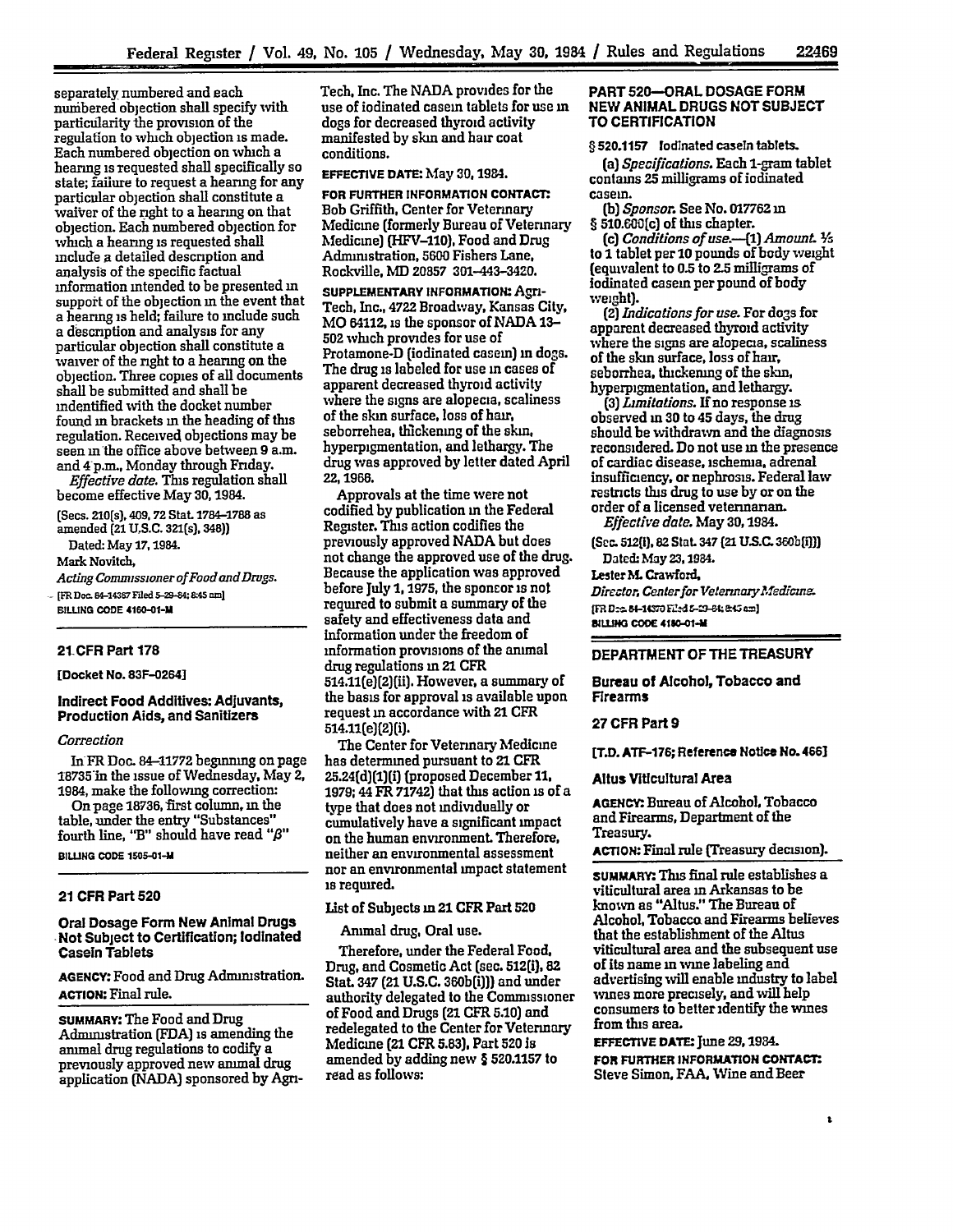Branch, Bureau of Alcohol, Tobacco and Firearms, 1200 Pennsylvania Avenue NW, Washington, **DC 20226 (202-566-- 7626).**

# **SUPPLEMENTARY INFORMATION:**

#### Background

**ATF** regulations in **27** CFR Part 4 allow the establishment of definite viticultural areas. The regulations also allow the name of an approved viticultural area to be used as an appellation of origin on wine labels and **in** wine advertisements.

**Part 9** of **27 CFR** provides for the listing of approved American viticultural areas, the names- of which may be used as appellations of origin.

Section **4.25a(e](1],** Title **27 CFR,** defines an American viticultural area as a delimited grape-growing region distinguishable **by** geographical features. Section 4.25a(e)(2] outlines the procedure for proposing an American viticultural area. Any interested person may petition **ATF** to establish a grapegrowing region as a viticultural area.

#### **Petition**

**ATF** received a petition from Mr. Matthew **J.** Post of the Post Winery, proposing an area near the town of Altus, Arkansas, as a viticultural area to **;be** known as "Altus." In response to this petition, **ATF** published Notice No. 466 in the Federal Register on Monday, May **16, 1983** (48 FR **21973].** This notice solicited public comments **in** accordance with the Administrative Procedure Act **(5 U.S.C. 553).** Only two public comments were received. One expressed unqualified support for the proposed area. The other objected to "the deletion of some of our local vineyards from the proposed area." However, this commenter did not respond to requests for an identification of those vineyards or a description of where they are located. Therefore, this Treasury decision establishes the Altus viticultural area with boundaries as proposed m Notice No. 466.

## General Information

The Altus viticultural area extends for a length of about five miles, along a plateau situated between the Arkansas River bottomlands and the high peaks of the Boston Mountains. The width of the area is about four miles. The boundaries encompass a total area of between 12,000 and 13,000 acres.

There are about **800** acres planted to grapes on vineyards in the viticultural area. There are four wineries now operating in the area.  $\mathbf{I}$ 

### Name of the Area

ATF has determined that this<br>viticultural area is known by the name of "Altus" and is associated with grapegrowing for the following reasons:

(a) The official stationery of the city of Altus, Arkansas, declares that city to be the "wine capital" of the State.

**(b]** Wines produced at the area's four wineries (all located within a mile of the Altus Post Office) have won national and international awards.

name "Altus" as part of their mailing address.

**(d)** Bumper plates used on the first automobiles in town bear the name, "Altus." and the legend, "The grapes grow best."

**(e)** An article **by** Joe Crump, entitled "Vintage Memories," appeanng in the *Southwest Times Record* **of** June **25, 1981,** discussed "Altus, the village known for its wine."

**(f)** The stationery of the local St. Joseph's Farmer Club, whose address is Altus, Arkansas, states: "Best flavored grapes grown in the country. Campbell's Early, Delaware and Niagara a specialty."

**(g)** The Rev. Placidus Oeschsle, a local parish priest from **1897** to **1935,** wrote the following in **1930,** in a work entitled "Historical Sketch of the Congregation of Our Lady of Perpetual Help'"

Some of our pioneers came from wimemaking countries, and started to plant vineyards. Grape-growing became a very profitable industry, and Altus was soon famous for its good wine.

Our grape festivals are an attraction for<br>thousands of visitors . After many thousands of visitors **.** After many years of expermenting with hundreds of vaneties, only a few proved commercially valuable. Today, mostly Campbell's Early, Delaware, Niagara, Brighton, and Banner, and a few others are cultivated for famous, and are shipped all over the country.

#### Geographical Distinctions

**ATF** has determined that the Altus viticultural area is distinguished from the surrounding area for the following reasons:

**(1]** The moderating climatological effects of the Boston Mountains protect the area from the harshest of winter's weather.

(2) The elevation of the plateau above the surrounding river and creek valleys creates a microclimate wherein cold air is funneled down to the Arkansas River **in** the spring and fall. Thus, as the petitioner states, "It has been observed that growers **in** the hills around Altus enjoy additional frost-free growing days because the colder air sinks to the river

valley, and forces warmer air into the hills in the early spring and late fall."

**(3)** The soils of the Altus region (known as the Linker-Mountainburg association) are distinctive in that within Arkansas they are found only along the edge of the Boston Mountains. These soils, states the petitioner, "are fine to gravelly in texture, sandy to **silty** loams, and slightly to strongly acid." These soils are particularly suited to viticulture.

## **Boundaries**

The boundaries of the proposed viticultural area may be found on five **U.S.G.S.** topographic maps in the **7.5** minute series: Ozark Quadrangle, Coal Hill Quadrangle, Hartman Quadrangle, Hunt Quadrangle, and Watalula Quadrangle. The boundaries are described in § **9.77**

## Miscellaneous

**ATF** does not wish to give the impression **by** approving the Altus viticultural area that it is approving or endorsing the quality of the wine from this area. **ATF** is approving this are as being distinct from surrounding areas, not better than other areas. **By** approving the area, wine producers are allowed to claim a distinction on labels and in advertisements as to the origin of the grapes. Any commercial advantage gained can only come from consumer acceptance of the Altus wines.

### **Regulatory Flexibility Act**

The provisions of the Regulatory Flexibility Act relating to an **mital** and final regulatory flexibility analysis **(5 U.S.C. 603,** 604) are not applicable to this final rule because it will not have a significant economic impact on a substantial number of small entities. The final rule is not expected to have significant secondary or incidental effects on a substantial number of small entities; or impose, or otherwise cause, a significant increase in the reporting, recordkeeping, or other compliance burdens on a substantial number of small entities.

Accordingly, it is hereby certified under the provisions of Section **3** of the Regulatory Flexibility Act **(5 U.S.C. 605(b)),** that this final rule will not have a significant economic impact on a substantial number of small entities.

## Executive Order **12291**

In compliance with Executive Order **12291** of Feb. **17 1981,** the Bureau has determined that this final regulation is not a major rule since it will not result **in:**